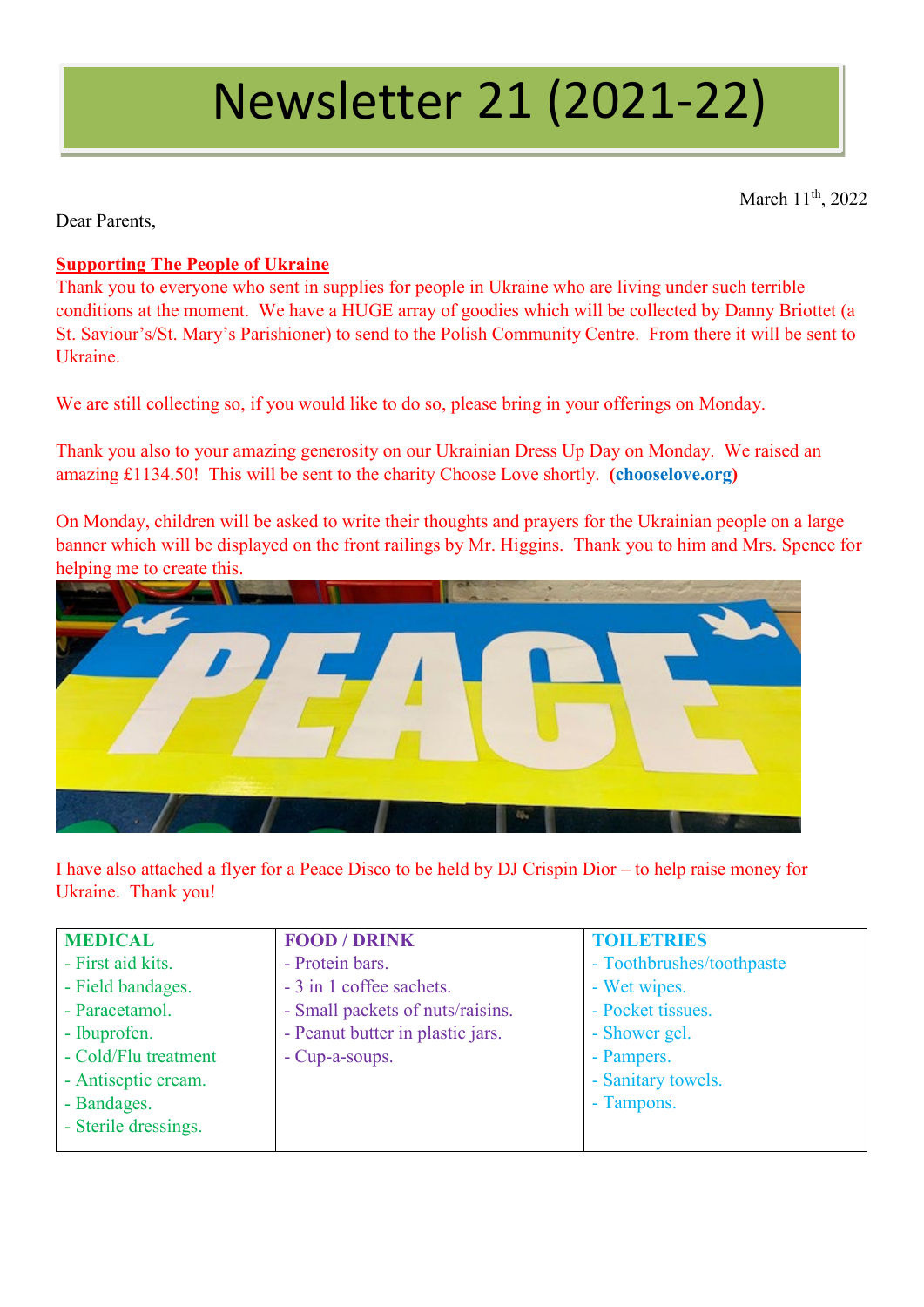| - Surgical tape.         | $CLOTHING$ – new/nearly new please  | <b>TOOLS</b>                        |
|--------------------------|-------------------------------------|-------------------------------------|
| - Wound closure strips.  | - Thermal vests/pants.              | - Spanners/- Socket sets.           |
| - Multivitamins.         | - Balaclavas.                       | - Torches with batteries.           |
| - Vicks Vapour rub.      | - Shoe inserts.                     | - Waterproof ground. Boot driers    |
| - Barrier cream.         | - Hand and feet warmers.            | sheets/sleeping mats.               |
| - Cough syrup.           | - Opaque tights for warmth $-$      | - Headwork lights                   |
| - Antiseptic body wipes. | For men and women -large size)      | - Dry bags (dark colours).          |
| - Hand gel.              | - Snoods (care with colour).        | - Tow ropes. Thermal blankets.      |
| - Blood bags.            | - Fingerless mittens.               | - Foil body wraps.                  |
|                          | - Cheap reading glasses from £shop. | - Plastic cups, plates and cutlery. |
|                          |                                     |                                     |

## **St. Saviour's Book Week**

A great time was had by everyone this week – thank you to Mrs. Wilson for arranging all the book/reading activities. We loved them all. The poetry reading yesterday was fantastic as were the costumes the children wore today. Amazing ideas with great words!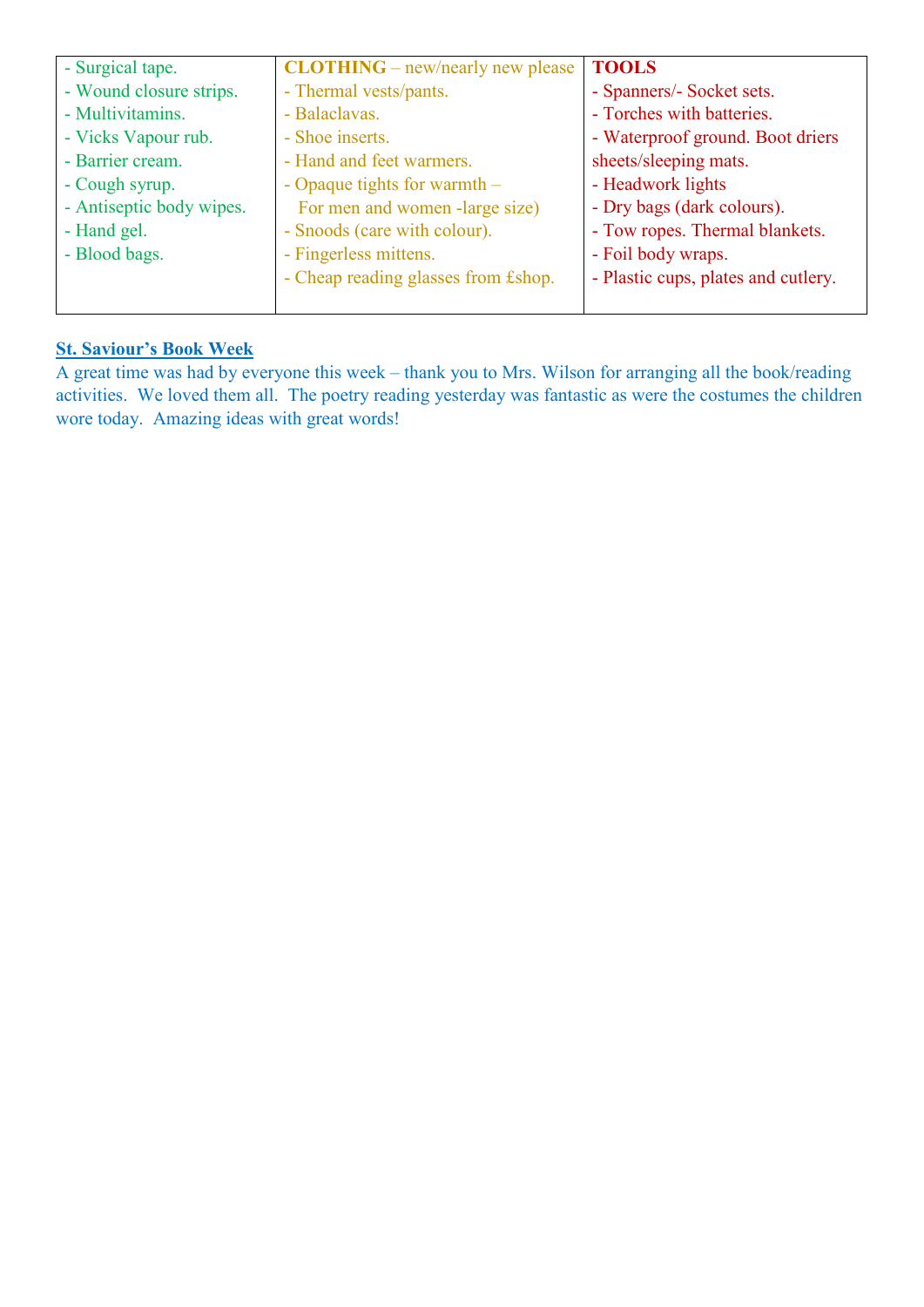#### **A message from Mrs. Robson - Speech and Language Workshops for Parents**

The Mainstream Schools SLT NHS Team, who provide the Speech and Language Therapy in school, are running 3 parent workshops this term. They are on the following topics:

- Speech sound difficulties
- Talking about feelings
- Story telling

These workshops are suitable for all parents of children, whether they are having speech and language therapy or not. We have attached the fliers that will give you information on the courses and how to book places on them.

#### **A Message from Miss Hodgson and Mrs. De Perlaki**

Year 4 have made some collaborative sculptural piece which aim to positively reaffirm humanity through the notion of peace and unity. Each individual part displays a child's emblem for peace cut from cardboard and decorated with acrylic in an ode to Ukrainian Folk artist, Maria Prymachenko. The coming together of the parts symbolises strength together; the pieces as one stand strong, balanced and harmonised. Sadly, a large amount of her work has been destroyed in the bombing of Ukraine.

Year Four's work has been submitted to The Fourth Plinth in Trafalgar Square Competition so fingers crossed we are judged favourably! If nothing else, the children were SUPER proud of their work!

As extra entries, we have also entered pieces from: Year 3 (a whole class piece currently displayed in the hall), the Nursery collaborative Triptych, and some individual works from Reception and Year 6 – in to the Royal Academy Exhibition. Hopefully a couple of pieces will be selected to be shown…. Fingers crossed]